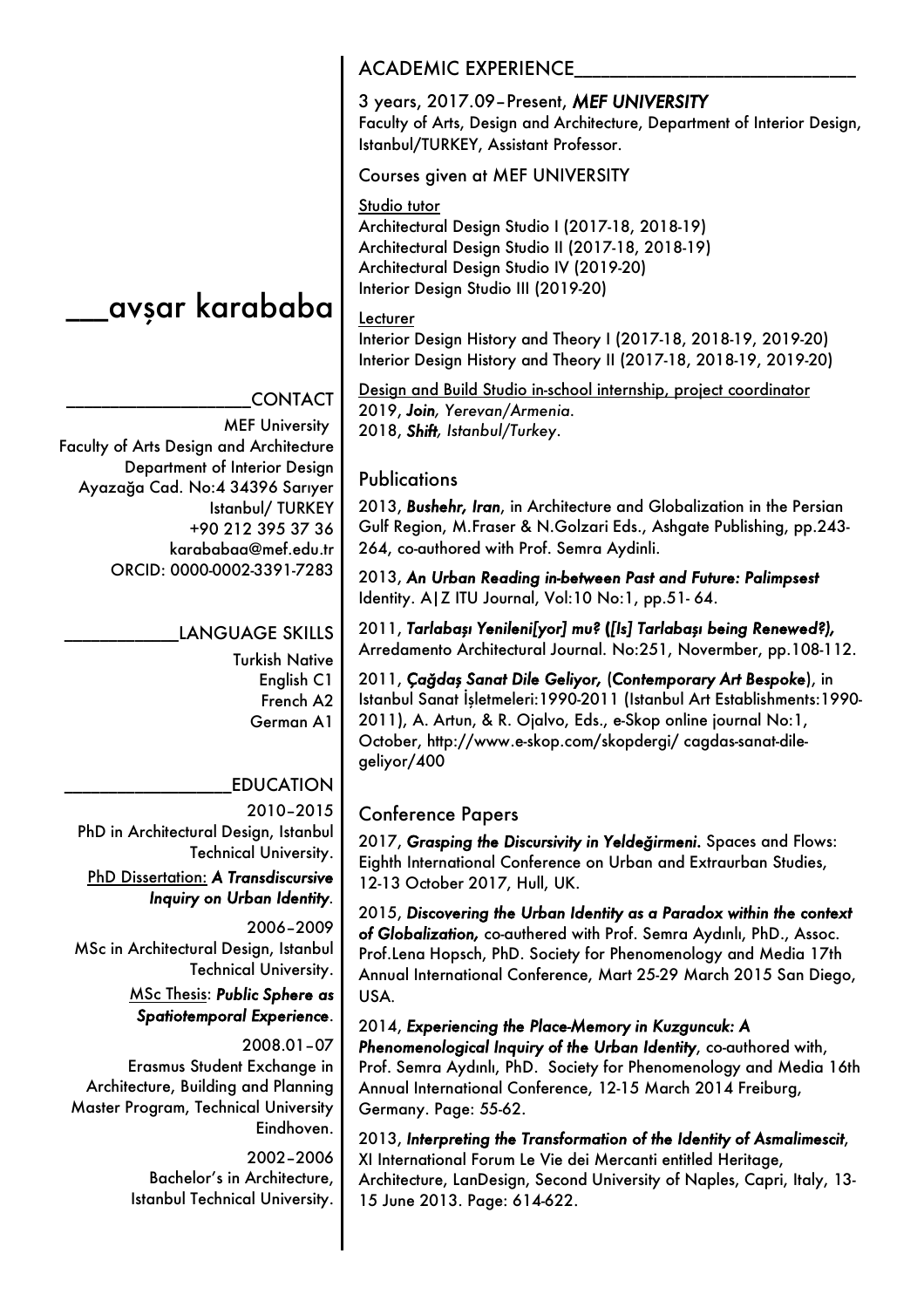\_\_\_\_\_\_\_\_\_\_\_\_\_\_\_\_\_\_\_\_\_\_AWARDS

#### 2012, *An Urban Reading in-between Past and Future: Palimpsest Identity*. Article Competition for IKSV 2<sup>nd</sup> International Istanbul Design Biennale, IAPS-CSBE Network Symposium: A Future is not What It Used to Be in Istanbul as a Palimpsest City, equivalent prize.

2009, *Paradox of Continuity and Change in Bushehr as a Persian Gulf City*, co-authored with Prof. Semra Aydınlı PhD. Article for Human Habitation: Architecture, Settlement and Cultural Identity of the Persian Gulf Region research project, equivalent prize.

2009, *Architectural Concept Project Competition for Housing Estate in Istanbul Kayabaşı Region* with Avci Architects team, equivalent prize.

# \_\_\_\_\_\_\_\_\_\_\_\_\_\_\_\_COMPETITIONS

2013, *"Annemin işi" Borusan Joy Factory National Architectural Competition*, with Architect Bilge Kalfa Doğan and Interior Architect Işık Kaya.

2010, *Tuzla Logistic Centre 1st Phase Concept Proje***ct,** *Invited Architectural Competition,*  with Assist. Prof. Yüksel Demir, PhD., Architect Gökhan Uzun and Architect Onur Kemal Kösedağ.

2010, *Izmir Metropolitan Municipality Opera House National Architectural Competition*,

with Interior Architect Işık Kaya

2009, *Architectural Concept Project National Competition for Housing Estate in Istanbul Kayabaşı Region,* with Avci Architects.

> 2009, *Denizli City Hall and Surrounding National Architectural Competition*, with Architect Hazel Alkım.

2007, *S.O.S Istanbul Concept Project Competition to Regain Atatürk Cultural Centre as a Public Space*, with Architect Bilge Kalfa Doğan.

# PROFESSIONAL EXPERIENCE

3 years, 2014.04–2017.08, *TEĞET ARCHITECTURE* Istanbul/TURKEY, Senior Architect

Project co-director in design development and application project 2016–17, *Sarıyer Villas Housing Estate*, İstanbul, (unrealised).

Project co-director in application project and co-site controller 2017, *Yapı Kredi Cultural Center*, İstanbul (realised).

Project co-director in design development 2015, *Hillside Karpass Resort,* Northern Cyprus, (unrealised)

Architect in application project team 2014-2015, *Çırağan Palace and Hotel Renovation*, İstanbul (unrealised).

3 years, 2011.01–2014.03, *ETÜD ARCHITECTURE* Istanbul/TURKEY, Architect

Project director in design development and application project 2013, *Kansai-Altan KKL Building*, Izmir (realised). 2013, *Kansai-Altan Cataphoresis Building*, Izmir (realised). 2013, *Kansai-Altan SGÇ Building*, Izmir (realised). 2013, *Kansai Altan Polymer Facility*, Izmir (realised). Architect in concept design team 2013, *Suadiye Apartment Block*, Istanbul (unrealised).

Architect in design development and application project team 2012, *Kale-Pratt&Whitney Engine Factory and Administrative Building*, Izmir, collaborated with SE Architecture (realised). 2011, *Kansai Altan Additional Building for Paint Factory*, Izmir (realised).

Architect in application project team

2011, *Akzo Nobel Administrative Building*, Izmir (realised).

2011, *Baumaxx Construction Market*, Istanbul (realised).

2 years, 2006.02–2007.12, *SE ARCHITECTURE* Istanbul/TURKEY, Architect

Architect in design development and application project team 2006-2007, *Kalekalıp Factory and Administrative Building*, Istanbul (realised).

2007, *Eskişehir Anadolu University Higher Education School of Foreign Languages*, Eskişehir (realised).

Architect in 2D drawing and visualisation team

2007, *Zorlu Center Urban Design and Architectural Project Invited Competition*.

2007, *Eskişehir Trade Chamber Architectural Project Competition* (mention prize).

2007, *Sapanca Lake Recreation Area Urban Design and Architectural Project Invited Competition* (2nd Prize).

Architect in concept design team 2006, *Çanakkale Seramik Headquarters and Museum***,** Çanakkale (unrealised).